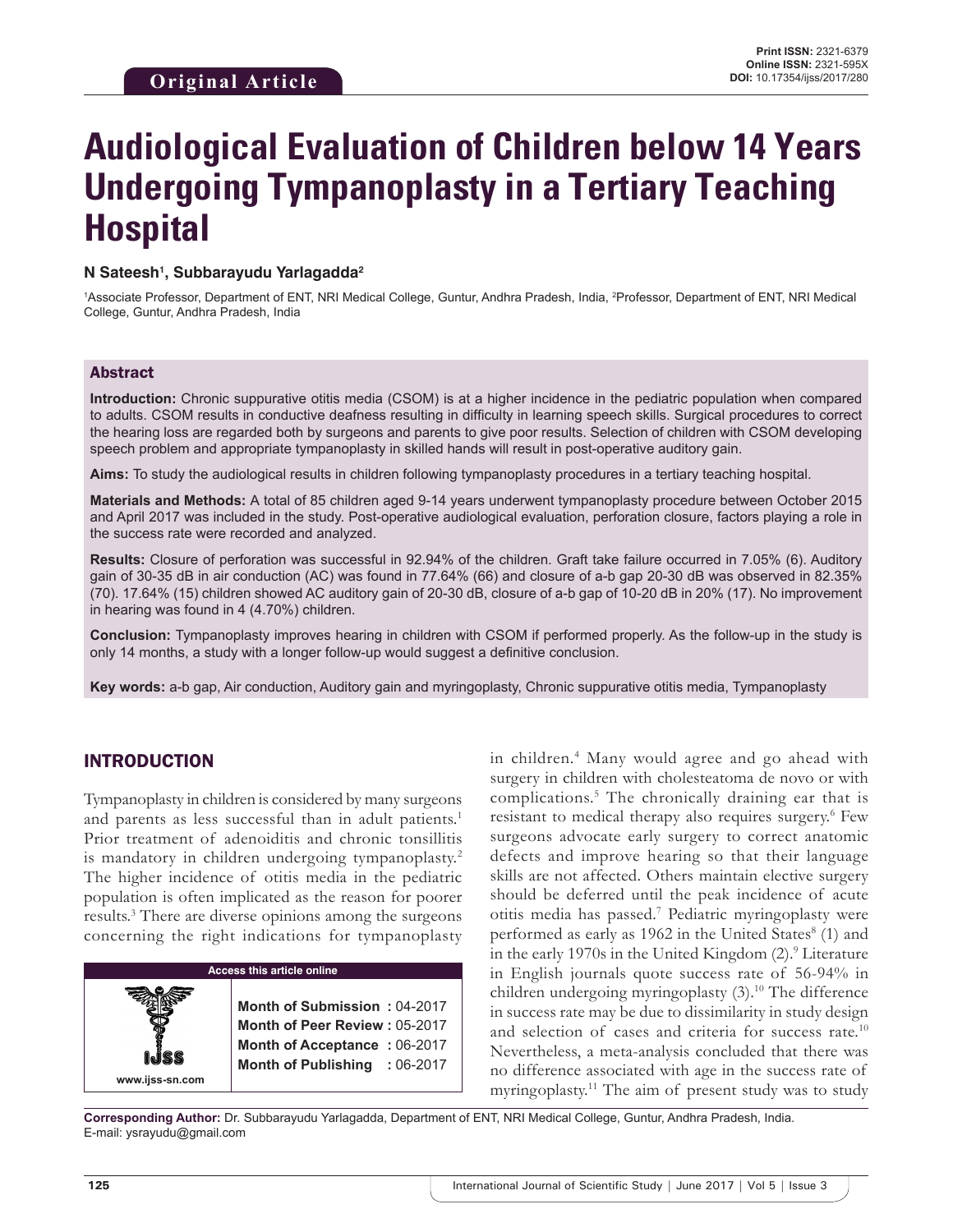audiological results in children following tympanoplasty procedures in a tertiary teaching hospital.

# MATERIALS AND METHODS

A total of 85 children attending the ENT Department of a tertiary teaching hospital attached to NRI College, Guntur of Andhra Pradesh, India with diagnosis of chronic suppurative otitis media (CSOM) were included in the present study. An approval from the Institutional Ethical Committee of the college was obtained. An ethical committee approved consent form was used during the study.

## **Inclusion Criteria**

- 1. Children aged between 9 and 14 were included.
- 2. Children with the diagnosis of CSOM (safe and unsafe) were included.
- 3. Children with delayed language development were included.
- 4. Children with purely conductive deafness were included.
- 5. Children operated earlier for adenoidectomy and tonsillectomy were included.
- 6. Children with normal X-ray paranasal sinus were included.

## **Exclusion Criteria**

- 1. Children below 9 years and above 14 were excluded.
- 2. Children with sensorineural hearing loss were excluded.
- 3. Children with a history of using aminoglycosides in their earlier medical history were excluded.
- 4. Children with chronic adenoiditis and chronic tonsillitis were excluded.

Parents of the children were interviewed to elicit the mispronounced consonants and vowels and their number. A thorough history was taken, ear-nose-throat examination and endoscopy of ears and nasal cavity was done. All the children were subjected to pure tone audiometry using 500, 1000, 2000, and 4000 Hz stimuli and pure tone average (PTA) was calculated; the data collected were classified according to the loss in air conduction (AC) and level of a-b gap in dB. All the children with CSOM (unsafe) with cholesteatoma limited to auditus ad antrum without involvement of attic and mastoid antrum proper were performed intact canal wall mastoidectomy. Canal wall down was done in children with extensive cholesteatoma in attic, antrum, and middle ear. Children with safe type were performed cortical mastoidectomy with tympanoplasty. Post-aural approach was used in all operations. The temporalis fascia graft was harvested and positioned medial to the drum remnant using the underlay technique. A postoperative audiometry was done after 2 months in case of

safe type and after 4 months in case of canal wall down procedures and PTA calculated. All the data were analyzed using standard statistical methods.

# RESULTS

The mean age of children in the study group was 12.45  $\pm$  2.30. There were 63 (74.11%) male children and the remaining were females 22 (25.88%). Children aged 9-11 years were 31 (36.47%) and children belonging to 12-14 years were 54 (63.52%). Children with CSOM (safe) were 69 (81.17%) and children with CSOM (unsafe) were 16 (18.82%). Children with CSOM (safe) were having relatively dry ears for 2 months before surgery unlike CSOM (unsafe). All the children of the study group were operated on only one ear. Among the 85 children, 23 (27.05%) had bilateral CSOM. Audiometry showed that children with AC thresholds between 40-50 dB were 34 (40%) and 20-40 dB were 51 (60%). Children with a-b gap of 25-35 dB were 46 (54.11%) and a-b gap 15-25 dB was 39 (45.88%). The ossicular status during the surgery was noted and found that children with CSOM (unsafe) had ossicular necrosis involving incus alone in 9/16 (56.25%), incus and malleus erosion in 5/16 (31.25%), and in 2/16 patients (12.5%) only stapes footplate was found (Table 1).

Successful closure of perforation was defined as an intact eardrum at 1-year post-operatively. Success in terms of improvement in hearing was defined as an improvement of 10 dB or more in two consecutive frequencies compared with the Pre-operative AC thresholds<sup>11</sup>. The success rate was 51/54 (12-14 years age) 94.44% and 28/31 (90.32%) in children aged 9-11 years. Failure of the graft occurred in 6 patients (7.05%) (Table 2).

## **Table 1: The age, type of CSOM, side of involvement, and audiometry data (***n***=85)**

| <b>Observation</b>                                                | <b>Male (63)</b> | Female (22) |
|-------------------------------------------------------------------|------------------|-------------|
| 9-11 years $(n=31)$                                               | 22               | 09          |
| 12-14 years $(n=54)$                                              | 41               | 13          |
| CSOM (safe) $(n=69)$                                              | 54               | 15          |
| CSOM (unsafe) $(n=16)$                                            | 09               | 07          |
| Unilateral $(n=62)$                                               | 49               | 13          |
| Bilateral $(n=23)$                                                | 14               | 09          |
| Pre-operative AC threshold - 40-50 dB<br>$(n=34)$                 | 23               | 11          |
| Pre-operative AC threshold - 20-40 dB<br>$(n=51)$                 | 40               | 11          |
| Pre-operative a-b gap - 25-35 dB $(n=46)$                         | 38               | 08          |
| Pre-operative a-b gap - 15-25 dB $(n=39)$                         | 25               | 14          |
| Incus erosion - 9/16                                              | 05               | 04          |
| Incus and malleus erosion - 5/16                                  | 03               | 02          |
| Incus, malleus, and stapes supra<br>Stapes suprastructure. - 2/16 | 01               | 01          |

CSOM: Chronic suppurative otitis media, AC: Air conduction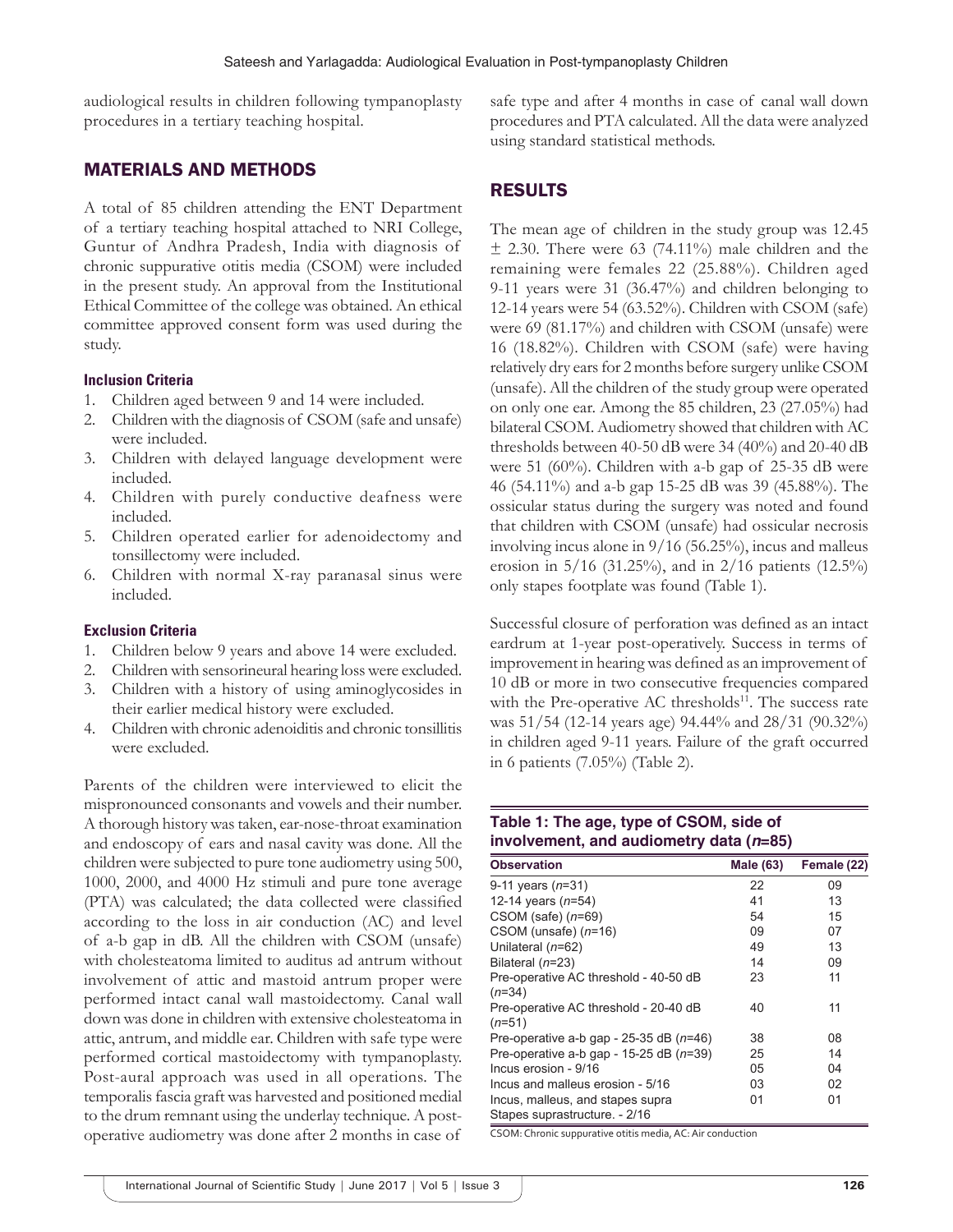Auditory gain of 30-35 dB in AC was found in 77.64% (66) and closure of a-b gap 20-30 dB was observed in 79.01% (64). 17.64% (15) children showed AC auditory gain of 20-30 dB, closure of a-b gap of 10-20 dB in 20.98% (17). No improvement in hearing was found in 4 (4.70%) children. Few factors observed and predicted that they contributed in the outcome of tympanoplasty were the duration of dryness of ear, canal wall down or up procedure (Table 3).

# **DISCUSSION**

CSOM with conductive deafness in children causes significant disability in day-to-day activities as well as learning of speech. Tympanoplasty is a simple and effective procedure that can reverse the process of hearing disability resulting in the successful closure of the perforation in most cases and improving hearing. However, there seems to be no consensus among otologists regarding the benefits of tympanoplasty in children.12-14 The advantages of early surgery are to prevent developing chronic ear disease; related complications, to improve hearing without the need for a hearing aid and thus, aid speech and language development and to help the child enjoy water activities. The possibility of existing persistent eustachian tube (ET) dysfunction, recurrent upper respiratory tract infections, surgical technical difficulty, and reperforation are the factors deterring the surgeon to operate until a certain age.<sup>14</sup> This age could vary from 10 to 14 years. It has also been argued that a perforation in the eardrum is an equivalent to a ventilation tube.12 The age at which the child should be operated is controversial. Glasscock<sup>15</sup> considered young age as a relative contraindication to tympanoplasty because children below 3 or 4 years age prone to recurrent upper respiratory infections and otitis media. Koch *et al.*<sup>12</sup>

# **Table 2: The success rate according to the age group (***n***=85)**

| Age                          | <b>Male (63)</b> | Female (22) |
|------------------------------|------------------|-------------|
| 12-14 years - 51/54 (94.44%) | 41               | 13          |
| 09-12 years - 28/31 (90.32%) | 22               | 09          |

# **Table 3: Auditory gain in children of the study (***n***=85)**

| <b>Auditory gain</b>                              | <b>Male</b> | <b>Female</b> |
|---------------------------------------------------|-------------|---------------|
| AC gain; 30-35 dB $(n=66)$                        | 52          | 14            |
| $(77.64\%)$<br>AC gain; 20-30 dB $(n=15)$         | 07          | 08            |
| $(17.64\%)$                                       |             |               |
| a-b gap closure; 20-30 dB $(n=64)$<br>$(79.01\%)$ |             |               |
| a-b gap closure; 20-30 dB $(n=17)$                |             |               |
| (20.98%)                                          |             |               |
| AC. Air conduction                                |             |               |

AC: Air conduction

five reported 81% success rate in children aged eight and above; a 30% success rate in children younger than 8 years. They concluded that tympanoplasty before age eight results in a high rate of failure because of poor ET function and frequent uniform resource identifiers. Smyth<sup>16</sup> noted that patients below 10 years had a higher failure rate for tympanoplasty than older children. This observation was independent of type of secretion, perforation site, and graft material. Lau and Tos<sup>17</sup> found no significant difference in successes rates between the two and seven age group and those children aged 8-14. They suggested that early operation may prevent progression of ossicular chain resorption. Ophir *et al.*18 reported 79% overall success rate, and their success in younger children<sup>5-8</sup> was comparable to the rate for older children. They concluded that tympanoplasty had a good chance of success at any age. Kessler *et al.*13 in the review of their 209 surgeries concluded that even in young patients (2-6 years) tympanoplasty had a higher success rate (75-94%) and that age alone could not be considered a contraindication to surgery. Hence, the outcome of Tympanoplasty depends on criteria for selection and the length of follow-up. If closure of perforation alone is taken as a measure of success, the rate is reported to be between 75% and 92%.<sup>18</sup> This compares favorably with the results reported for the adult population.19,20 However the success rate can be as low as 45% when post operatively conditions like glue ear, reinsertion of ventilation tubes followed by electrostatis of middle ear occur and should be considered causes of failure<sup>12,18</sup>,. Even though the sporting life of children improves with simple healed graft avoiding contamination of the middle ear cleft and recurrent otorrhea, there is no scale to measure the improved quality of life. This makes it crucial to define the criteria of success in pediatric tympanoplasty, preferably internationally, to enable every surgeon to compare the results in a more meaningful way. In the present study, patients aged 9-14 years were included with a result of successful graft uptake was 92.94% comparable to the results of various authors.11,12,21,22 The reason for variation in results of these authors could be attributed to the wide range of age that differs in various studies, because of technique used, varying length of follow-up, and experience of surgeons. Auditory gain of 30-35 dB in AC was found in 77.64% (66) and closure of a-b gap 20-30 dB was observed in 79.01% (64). 17.64% (15) children showed AC auditory gain of 20-30 dB, closure of a-b gap of 10-20 dB in 20.98% (17). No improvement in hearing was found in 4 (4.70%) children. The causes of failure in graft healing in six children and failure in auditory gain in four children among the children with healed grafts were developing measles in one child, failure to use antibiotics in two children and children going to swimming within 4-week post-operatively in the remaining three children.